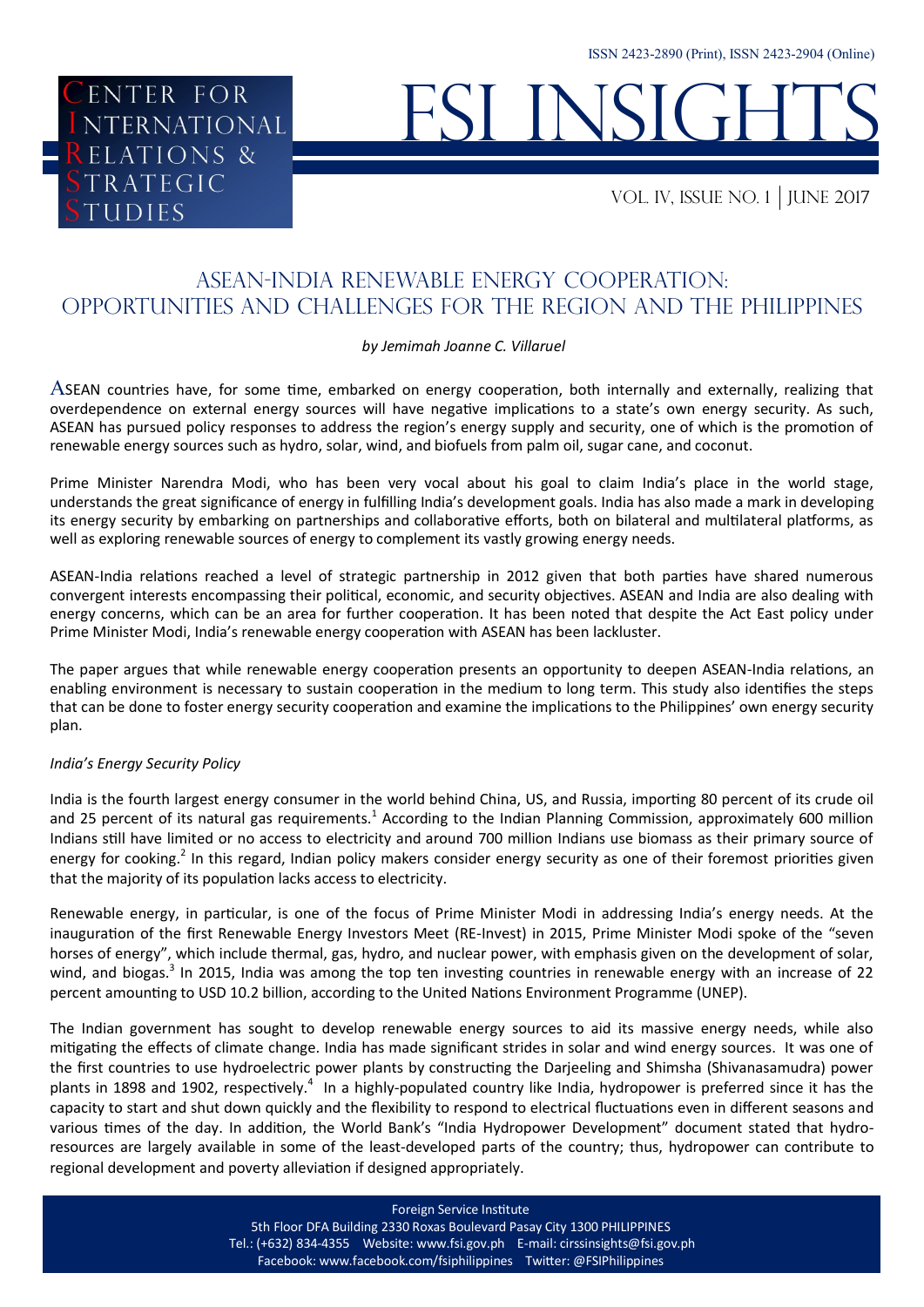For solar energy, India stands as a low-cost destination for grid-connected solar power. According to the World Bank's "Transforming India's Future with Solar Power" document, it is projected that further development of solar power in India will help reduce emissions per unit of GDP by 20 to 25 percent in 2020 and produce clean energy for the country. In his previous capacity as Chief Minister of Gujarat, Prime Minister Modi had supported the construction of a 900-megawatt (MW) solar plant. Furthermore, Prime Minister Modi is also establishing policies that give incentives to domestic-made solar components and panels.<sup>5</sup> In addition to funding and policy initiatives, the Ministry of New and Renewable Energy (MNRE) has also set up a Solar Energy Centre near Delhi with the state-of-art facilities used to test solar thermal and solar photovoltaic materials, devices, and systems in addition to its applied research and training on solar power development.

Wind power dominates the renewable energy industry of India, representing 70 percent of its total renewable energy capacity. This can be attributed to the considerable support from government by providing significant tax incentives that have induced substantial investments in wind energy projects. The provision of preferential tariffs has also accelerated the development of the industry. As stated in "Unleashing the Potential of Renewable Energy in India" by the World Bank, MNRE has also given ample support to the wind power industry by establishing the Center for Wind Energy Technology as the focal point for research and development on wind energy, and investing in the Wind Resource Assessment Program. According to the Global Wind Report 2015, India stands as the second largest wind market in Asia, and fifth largest in terms of total wind power capacity.

Biomass energy, utilized from organic matter to produce heat and electricity, also remains a vital source of energy for India. Approximately 32 percent of the total primary energy use in India is still derived from biomass, and more than 70 percent of the country's population depends upon it for their energy needs. Biomass energy, according to MNRE, is widely used because it is renewable, widely available, and carbon-neutral.

Despite these advancements, India is still dealing with factors that hinder renewable energy development. Even with Prime Minister Modi's tremendous support for its development, the complete shift to the use of renewable energy will still take time. Factors such as regional concentration of renewable energy potential, regulatory issues, financial barriers, and limited urban and industrial applications for renewal energy, constrain the full and efficient utilization of renewable energy in the country. For regional concentration of renewable energy potential, the challenge lies in the uneven distribution and locationspecific nature of renewables. This makes it difficult to scale up grid-connected renewable power. Financial barriers, meanwhile, are brought about by the need for large capital investment (compared to conventional sources) and the difficulty of obtaining low-cost technology and long-term funding due to project risks perceived by financiers.

#### *ASEAN Initiatives on Renewable Energy*

In 2011, the Asian Development Bank (ADB) dubbed the 21<sup>st</sup> century as the Asian century with Asia's GDP expected to quadruple from 2010 to 2035 and generate half of global GDP by 2050. This growth has lifted millions out of poverty in Asia and elevated the quality of life in the region. However, one urgent concern on this remarkable growth is securing energy to sustain Asia's economic expansion. Half of Asia's population live without access to electricity and majority of the population relies on traditional fuels such as wood, charcoal, and animal manure. These traditional fuels provide low-quality energy and destroy natural ecosystems.

In terms of energy consumption, the ASEAN region is projected to double its energy usage between 2010 and 2035. Fossil fuels will remain the dominant source of energy, with oil consumption projected to double; while the use of natural gas expected to triple. Coal consumption is also projected to rise to over 80 percent during the same period.<sup>6</sup> Studies indicate that continued reliance on fossil fuels to meet energy demands will have serious environmental consequences, affecting air and water quality, water availability, land use, and even the global climate. Hence, there is a crucial need to ensure that energy sources will not only be affordable but also environmentally sustainable in the long run.

*"Studies indicate that continued reliance on fossil fuels to meet energy demands will have serious environmental consequences, affecting air and water quality, water availability, land use, and even the global climate. Hence, there is a crucial need to ensure that energy sources will not only be affordable but also environmentally sustainable in the long run."*

One of the ways in which ASEAN Member States may avert irreversible damage to the environmental is through openness to diversify sources of energy mix. Given the abundance of renewable energy sources in ASEAN, renewable energy is perceived as a viable option with many ASEAN countries already establishing renewable energy policies and targets. These steps are in line with the ASEAN Economic Community Blueprint 2015 that emphasizes the need to strengthen renewable energy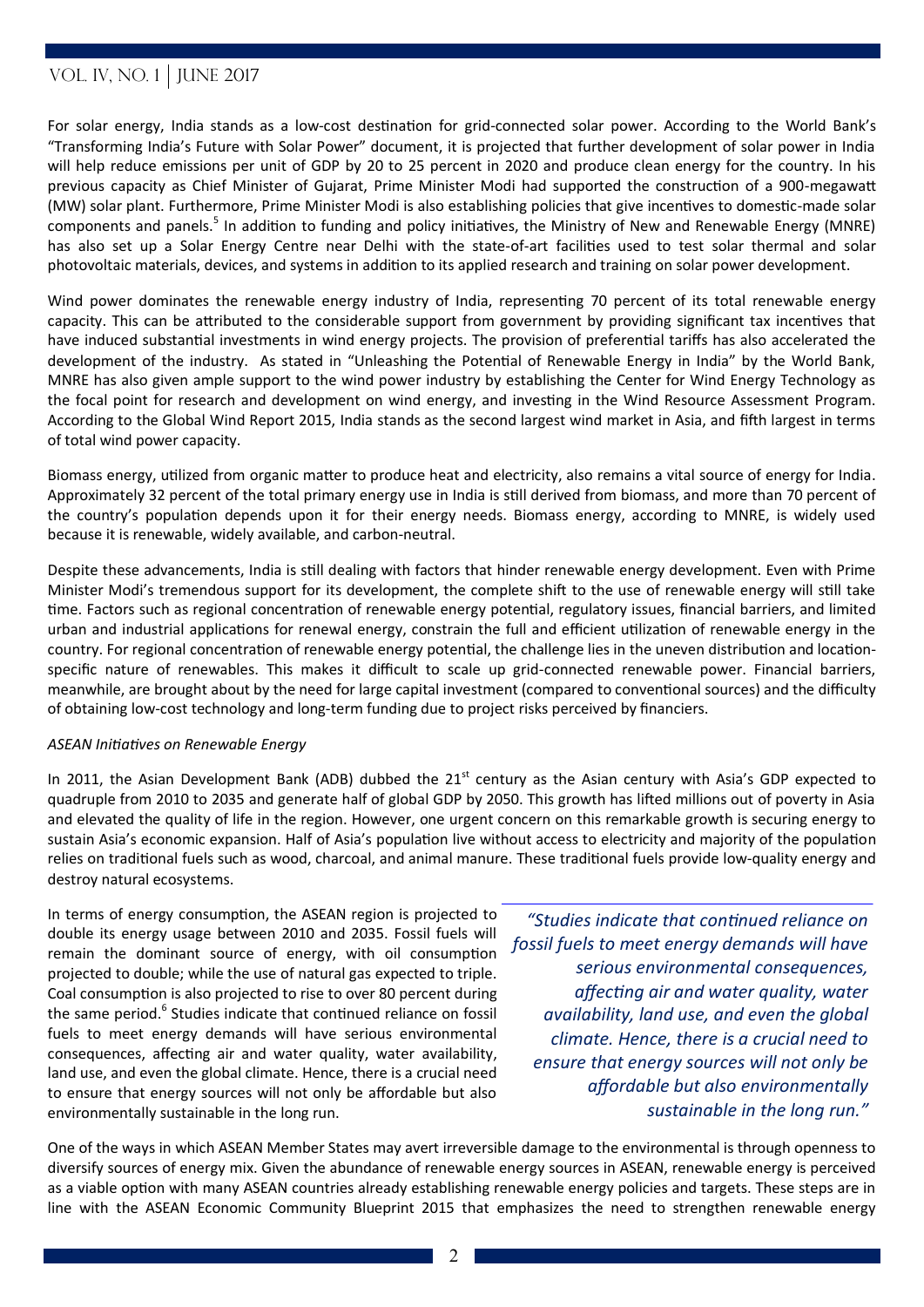development and promote open trade, facilitation, and cooperation in the renewable energy sector in a bid to mitigate greenhouse gas emissions and abate global climate change.

Recognizing the urgency of the ASEAN region's energy predicament, the ASEAN Plan of Action for Energy Cooperation 2010-2015 (APAEC) was prepared to serve as a blueprint on ASEAN cooperation on energy. The APAEC is under the ASEAN Vision 2020 adopted in 1997 by ASEAN leaders as means of creating a stable, prosperous, and highly competitive ASEAN economic region.

#### *ASEAN-India Renewable Energy Cooperation: Issues and Prospects*

As current global conditions demonstrate, few countries have the capacity to confront the gamut of traditional and non-traditional challenges – including energy scarcity – unilaterally. Developing countries, especially, will benefit the most from a multilateral approach in addressing such challenges.

During the first meeting on ASEAN-India renewable energy cooperation in 2012, both parties signified their interest to explore ways to complement their respective renewable energy policies to mutually address their energy needs. At the same time, the meeting also brought to light constraints that India and ASEAN will face in fully collaborating on renewable energy. During the workshop that took place just before the Meeting, ASEAN and India also recognized the mechanisms that must be put in place for renewable energy cooperation to succeed.

Since the ministerial meeting took place only five years ago, it would be premature to expect its immediate impact on ASEAN-India cooperative efforts given the difficulty of navigating structural and systemic intricacies in each ASEAN Member State. Thus, it is important for the two parties to address the challenges associated with renewable energy cooperation.

First, while ASEAN as an organization has the mechanism for a unified energy policy through the APAEC, implementation of these energy policies in each ASEAN Member State is another matter altogether. ASEAN Member States have varying levels of political and economic development, making the process of harmonizing energy policies and projects a daunting task.

To illustrate this, individual countries have different starting points in their natural conditions and potentials, whether they are endowed with solar, wind, biomass, or geothermal resources, as well as differing political and regulatory frameworks for renewable energy.<sup>7</sup> Countries like Indonesia, Malaysia, the Philippines, Thailand, and Vietnam have introduced medium to long term renewable targets; however, these targets differ greatly in quantitative objectives, time, and specificity due in part to their varying levels of economic development. For example, Thailand and Malaysia have the same level of renewable electricity potential, but Thailand has introduced more ambitious targets even though its GDP per capita level is only half of Malaysia's GDP per capita.<sup>8</sup>

## *ASEAN Action Plan on Renewable Energy (APAEC)*

The APAEC is a blueprint for enhancing energy security and sustainability in the ASEAN region. The APAEC aims to enhance regional energy security and sustainability through aggressive implementation of the different program components – (1) ASEAN Power Grid, (2) Trans-ASEAN Gas Pipeline, (3) Coal and Clean Coal Technology, (4) Renewable Energy, (5) Energy Efficiency and Conservation, (6) Regional Energy Policy and Planning, and (7) Civilian Nuclear Energy. Through APAEC, ASEAN Member States can cooperate bilaterally and multilaterally to pursue their energy security agenda. APAEC programs are funded by Member States, ASEAN Dialogue Partners, aid and donor agencies, and relevant agencies and organizations. At the ASEAN -India Ministerial Meeting in 2012, former Indian Minister of External Affairs S.M. Krishna noted the full potential of ASEAN-India partnership and the need to improve connectivity.

## *ASEAN-India Workshop on Renewable Energy*

The 2012 workshop highlighted India's successes in developing renewable energy, resources citing coordinated and targeted R&D programs to ensure the efficient application of renewable energy. The workshop provided invaluable information on how ASEAN member countries may learn and benefit from India's policies and programs. Fiscal incentives, depreciation allowance and remunerative returns for power fed into the grid were also discussed as ways to entice companies into investing in renewable energy. The workshop also produced concrete proposals, with participating countries sharing experiences on development and deployment of renewable energy, as well as identifying institutions and mechanisms by which ASEAN Member States and India can cooperate.

The following are the areas where ASEAN and India agreed to share experiences and ideas: (1) renewable energy resource assessment using GIS and remote sensing technologies; (2) renewable energy equipment calibration and testing facilities; (3) protocol and evaluation methods; (4) standards and certification procedures; (4) off-shore power supply and transmission technology utilizing wind and ocean technologies; (5) R&D regional network on renewable energy technology; (6) energy access to rural population through promotion of microgrids/off-grids based on renewable technologies; and (7) financing of renewable energy projects.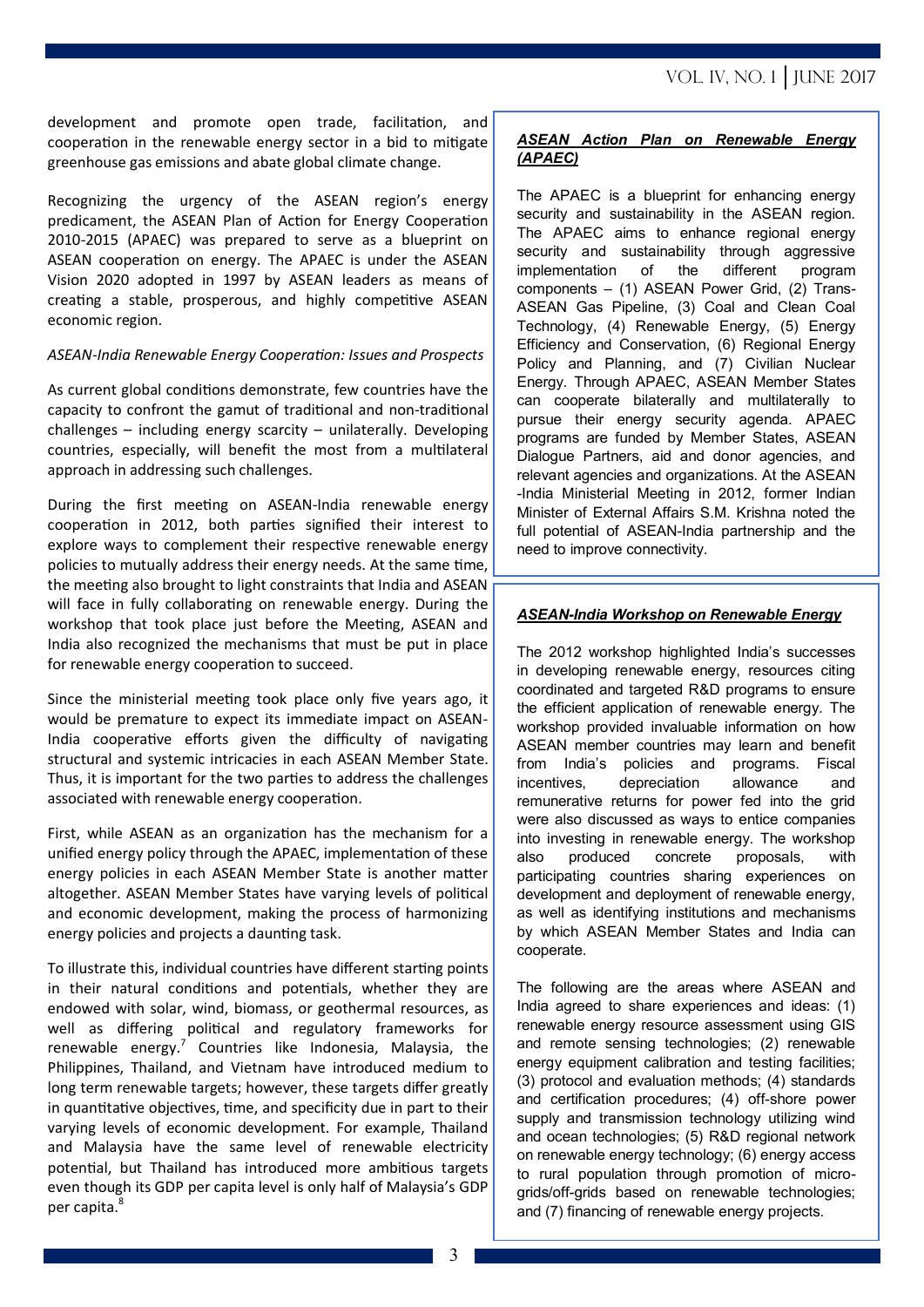Second, the use of renewable energy in ASEAN has also been intermittent due to constraining factors such as lack of infrastructure and other technical barriers such as grid access. Certain parts of the region have more renewable energy resources, but load centers are usually in different areas, making it difficult to interconnect energy grids for more efficient delivery of energy.<sup>9</sup>

Third, renewable energy development in ASEAN is hampered by the lack of financing and investments for renewable energy, limited experience and technology in renewable energy design, and lack of appropriate mechanisms to support renewable energy projects.<sup>10</sup> Renewable energy policy is notoriously difficult to implement given its differing mechanism from conventional energy sources. It is also capital intensive and suffers from insufficient financial incentives that limit investments.<sup>11</sup>

ASEAN must therefore endeavor to tackle these barriers and promote renewable energy development through sharing of expertise among ASEAN Member States. Due to the unique physical, socioeconomic, and energy landscape of each ASEAN Member State, the robustness and effectivity of renewable energy development will also vary.<sup>12</sup> For its part, India must keep in mind the divergent renewable energy policies of ASEAN Member States when formulating collaborative projects. While energy cooperation between ASEAN and India is still in its nascent stage, it presents an opportunity to explore ASEAN's vast potential on renewal energy. It also highlights India's possible contribution to the region's energy development.

One of the ways by which regional cooperation can strengthen national policies on energy security is through information and knowledge sharing to be able to create sound policies. ASEAN Member States stand to benefit from India's expertise on wind and solar energy. In this case, ASEAN and India should establish a coordinating mechanism through which energy experts from ASEAN and India will be able to share knowledge and expertise necessary in formulating sound, feasible, and practical policies on energy collaboration.

#### *ASEAN-India Ministerial Meeting on Renewable Energy*

During the ASEAN-India Ministerial Meeting on Renewable Energy, the participants expounded on the status of renewable energy utilization in their respective countries. The meeting also provided an opportunity for many ASEAN countries to seek cooperation with India on solar, wind, biomass, micro-hydro technologies, and capacity building.

India, for its part, proposed a Special Training Program in Wind Turbines Technology and Applications at the Center for Wind Energy Technology in Chennai and a Special Training Program on Solar Energy Technologies and Applications at the Solar Energy Center in Gurgaon for ASEAN Member States pending approval from the ASEAN Committee of Permanent Representatives.

It would also be beneficial to conduct a comprehensive study on ASEAN-India energy commonalities based on the outcome of the workshop, which may be jointly undertaken by the ASEAN Center on Energy (ACE) and MNRE of India, to examine the challenges and issues of implementing cooperative mechanisms.

The real test of ASEAN-India renewable energy cooperation will be its contribution to fulfilling the energy needs of local communities in a sustainable and efficient way. The documents and pledges for energy collaboration should not be an end in itself. The ministerial meeting and workshop on ASEAN-India renewable energy cooperation in 2012 illustrated the urgency of the issue and the common interest to address it, but initial efforts must translate to actions. It is crucial, now more than ever, to demonstrate the willingness and determination of both ASEAN and India to develop this collaborative venture given the concrete gains it can offer to the people and the environment.

### *Opportunities for Philippines-India Cooperation On Renewable Energy*

Since cooperation on renewable energy between ASEAN and India has its own set of challenges, many ASEAN Member States have taken a bilateral approach in shoring up their renewable energy needs through agreements and joint projects.

Realizing the benefits of such arrangements, the Philippines has entered into a Memorandum of Agreement with India on Enhanced Cooperation in the Field of Renewable Energy in 2007. The memorandum of agreement provides for collaboration in research, design, development, and demonstration of renewable energy technologies through activities such as technical experts exchange program, sponsorship, training, conferences, and other activities.<sup>13</sup>

The enactment of the Renewable Energy Law (Republic Act 9513) in 2008 increased the renewable energy projects in the country from 22 in 2008 to 406 projects in 2016, and has created three million jobs throughout the country, according to Sen. Juan Miguel Zubiri who authored the said law. The National Renewable Energy Program (NREP) was also established on 14 June 2011 to assist in the full implementation of the renewable energy law and strengthen the energy plan of the country. The Department of Energy (DoE) also established policy mechanisms, such as Renewable Portfolio Standards (RPS),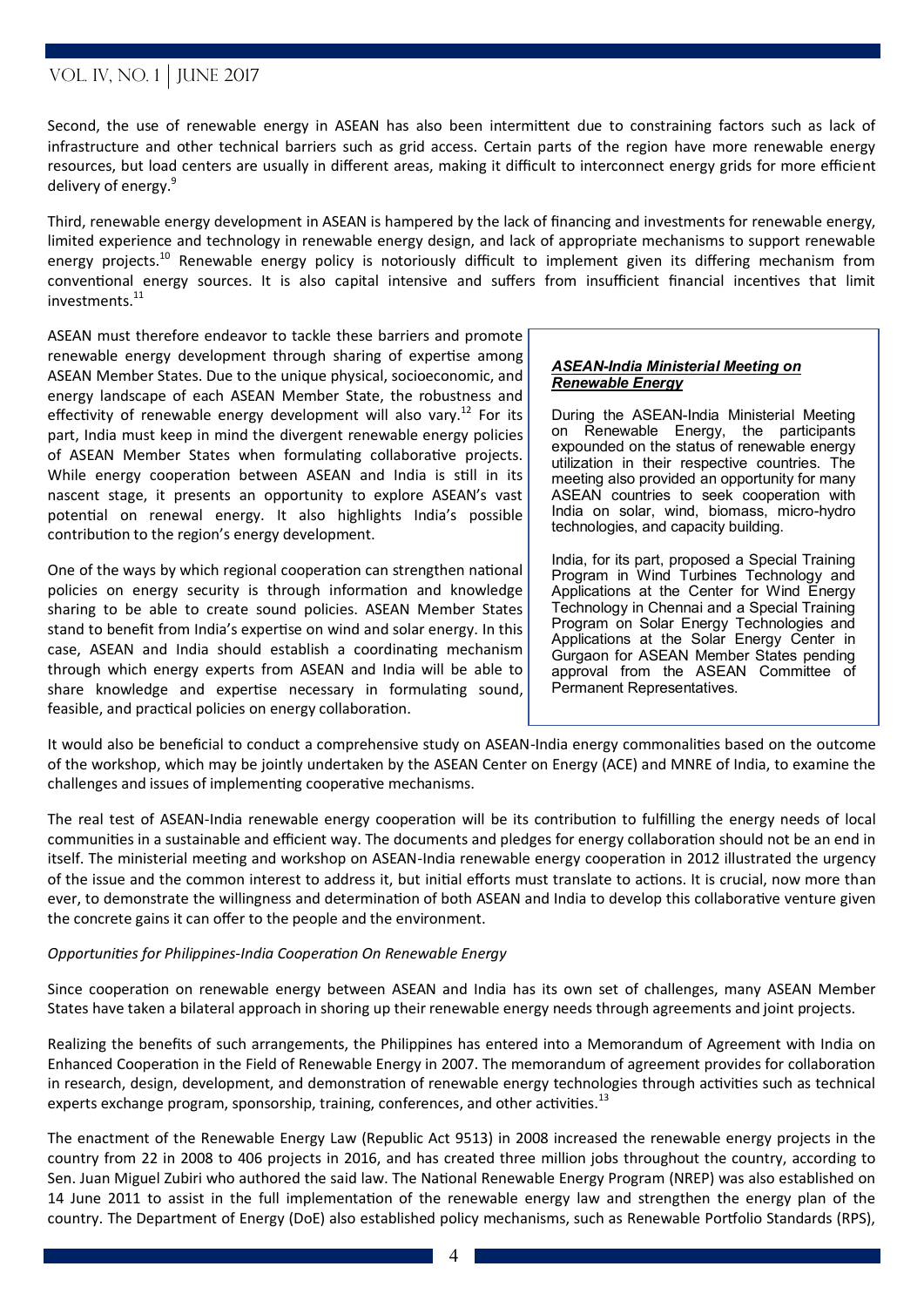Feed-in Tariff (FiT)<sup>14</sup>, Green Energy Option Program, and Net-Metering for Renewable Energy, in order to support and increase investment and development of renewable energy.<sup>15</sup> The Investment Priority Plan (IPP) includes renewable energy as a priority investment sector, and the Board of Investment (BoI) has approved 144 renewable energy projects worth approximately PHP 17 billion from 2010 to 2015.<sup>16</sup>

The Philippine Energy Plan 2012-2030 aims to triple the country's renewable energy capacity by 2030. Wind and solar energy are currently the least utilized renewable energy sources in the country. The National Renewable Energy Board (NREB) stated that private sector interest in renewable energy is on the rise prompting the government to endorse more solar and wind projects.

For solar power development, the NREB proposed the FiT rate of PHP 7.66 per kWh for another round of 500 MW installation target for solar energy, subject to the approval of the DoE and Energy Regulatory Commission (ERC) under the Duterte administration. As a sign of the Philippines' growth in solar power, the 132.5 MW solar farm in Cadiz City, Negros Occidental was inaugurated in March 2016, the largest in the country and in Southeast Asia.

Meanwhile, the exploration and development of wind power in the country has also yielded positive results. The Philippines is now the largest and fastest-growing producer of electricity from wind energy among ASEAN nations. According to a study by the US National Energy Laboratory, the Philippines has an estimated 10,000 square-kilometer land area with good to excellent wind resources, and the country's extensive coastline and elevation also contribute to a rich wind energy potential.

Despite these advancements, the contributions of wind and solar power to the total energy mix of the country remain minimal. In a presentation by Mario Marasigan at the Asian Clean Energy Forum 2016, it was shown that of the 25.64 percent share of renewable energy in the total generation mix of the country, wind energy accounted for only 0.20 percent while solar energy accounted for 0.02 percent for 2014.

Mr. Sanjayan Velautham, Executive Director of the ASEAN Centre for Energy, stated that while the Philippines has vast potential for clean energy, much of the renewable sources are still largely untapped. He also observed that since solar and wind power are relatively new in the country, it will take time before these sources can be fully harnessed.

Dr. Yongping Zhai, technical advisor for energy at the ADB, observed that the billions of investments on renewable energy in the country are still too small since majority of funds still go to fossil fuels. He also believes that the country is a good place for renewable energy investment due to its growing economy. However, he lamented that the Philippines implements many restrictions to foreign investors, making it difficult for them to enter the market.

The same sentiments were echoed in the Philippine Energy Plan, indicating that at least PHP 3 trillion in fresh investments are needed for the country to attain energy security.<sup>17</sup> Sen. Sherwin Gatchalian, Chair of the Senate Committee on Energy, also called for more competition among foreign and domestic players to lower power costs in the country.

The Philippine Energy Plan also cites several development challenges on solar and wind energy. For wind power, major concerns include the high cost of development and lack of updated data. There is also a need to enhance local technical capability and access to new and emerging technologies. For solar power, barriers include high *to examine possible renewable*  upfront cost for technological requirements, large land area, as well as the need for additional research and development and capacity building on other technologies such as the concentrating solar thermal power and solar thermal cooling/heating technology.

*"As the Philippines puts in more effort into developing renewable sources of energy, it can explore further cooperation with India by encouraging more investors and private energy companies energy collaboration given ripe market conditions and growing energy demand."*

The DoE also acknowledges that renewable energy development in the country is faced with complex procedures in obtaining permits that contribute to project delays. In addition, there is a lack of harmonization and standardization of administrative processes at the national and local levels, causing even more delays for developers.<sup>18</sup> It is also imperative that the Philippine government streamline and organize its processes to reduce bottlenecks and entice more investments.

As the Philippines puts in more effort into developing renewable sources of energy, it can explore further cooperation with India by encouraging more investors and private energy companies to examine possible renewable energy collaboration given ripe market conditions and growing energy demand. With India willing to train and share expertise on wind and solar energy, it is a prime opportunity for the Philippines to work with India on further developing wind and solar capacities to achieve energy security.